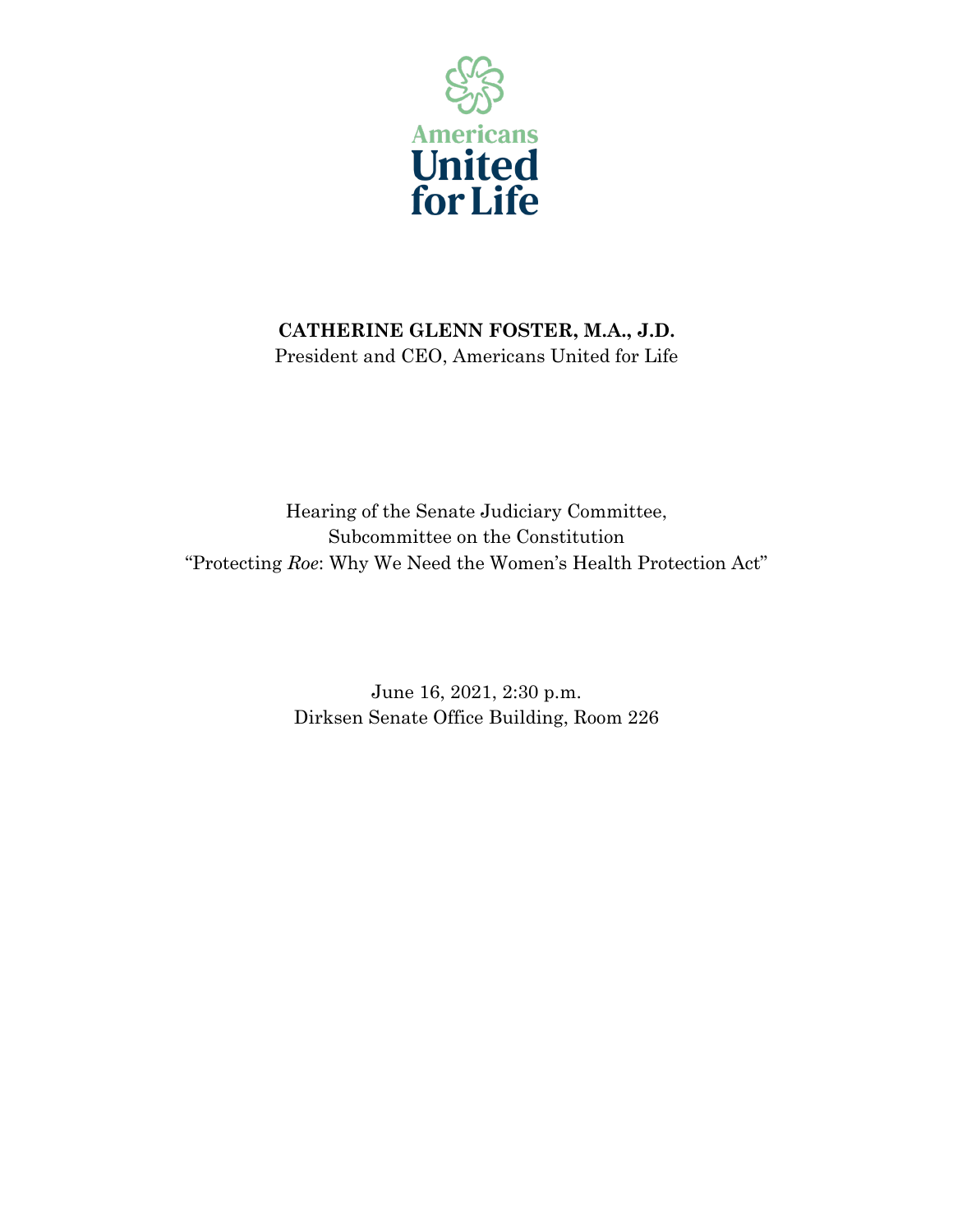Dear Chair Blumenthal, Ranking Member Cruz, and Members of the Committee:

I am deeply privileged to testify before this Committee on the Women's Health Protection Act. I serve as President & CEO of Americans United for Life (AUL), America's original and most active pro-life legal advocacy organization. Founded in 1971, two years before the Supreme Court's decision in *Roe v. Wade*, AUL has dedicated 50 years to advocating for comprehensive legal protections for human life from conception to natural death. AUL attorneys are highly regarded experts on the Constitution and legal issues touching on abortion and are often consulted on various bills, amendments, and ongoing litigation across the country.

The Women's Health Protection Act does everything but protect women's health. It impedes the States' legitimate interest in protecting life, attempts to negate currently existing commonsense protections for women's health, and prohibits any such protections from being enacted in the future.

### **I. The Act effectively bans all state abortion regulations before viability, including those that have been upheld by the courts.**

The Act would significantly limit the States' ability to enact desperately needed public policy that furthers the Supreme Court-sanctioned goals of protecting the health and safety of women and girls and valuing human life. By banning virtually all state laws before viability, the Act would prevent basic regulation and oversight crucial to keeping women safe. Some changes that could result include: removing protections for the health of the mother and child, watering down informed consent so she's unaware of and unable to consider all her options, and removing protections against coerced abortion, sex-selective abortion, and abortion based on genetic anomalies such as Down syndrome. It could prevent sex-trafficking reporting and information preventing coerced abortion. The changes sought by the passage of this Act are unnecessary and harm women.

#### **a. Section 4(a)(8) seeks to invalidate limitations on abortion before viability, which is actually harmful to women's health.**

Abortions carry a higher medical risk when done later in pregnancy. Even Planned Parenthood, the largest abortion business in the United States, agrees that abortion becomes riskier later in pregnancy. On its national website, Planned Parenthood states: "The chances of problems gets higher the later you get the abortion, and if you have sedation or general anesthesia . . . ," which would be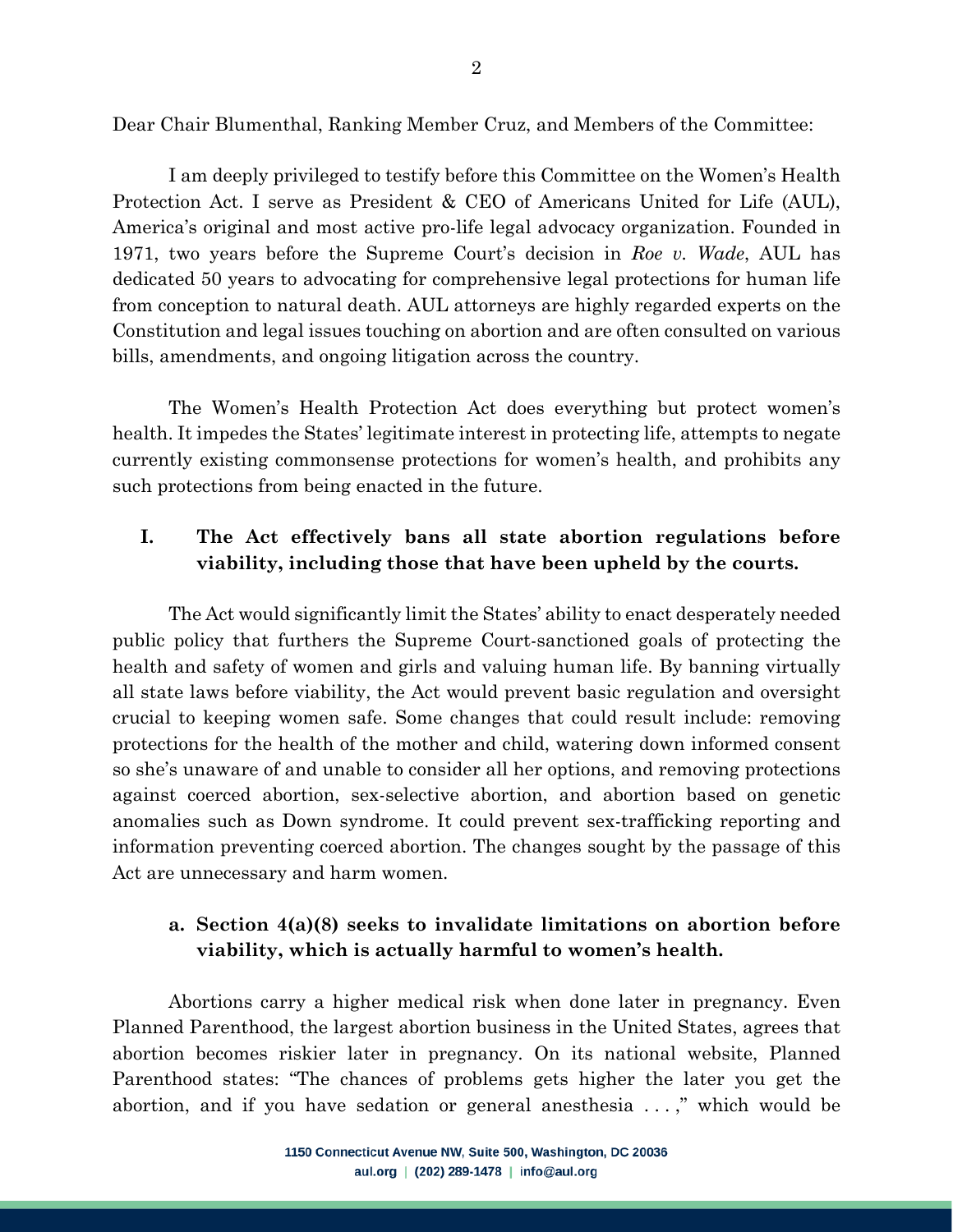necessary for an abortion at or after 20 weeks of gestation.<sup>1</sup> To put this in context, "[i]t is estimated that about 1% of all abortions in the United States are performed after 20 weeks, or approximately 10,000 to 15,000 annually."2

Gestational age is the strongest risk factor for abortion-related mortality, and the incidence of major complications is significantly higher after 20 weeks' gestation.<sup>3</sup> For example, compared to an abortion at 8 weeks' gestation, the relative risk of mortality increases exponentially (by 38 percent for each additional week) at higher gestations.4 Specifically, the risk of death at 8 weeks is reported to be one death per one million abortions; at 16 to 20 weeks, that risk rises to 1 per every 29,000 abortions; and at 21 weeks or more, the risk of death is 1 per every 11,000 abortions.5 In other words, a woman seeking an abortion at 20 weeks is 35 times more likely to die from abortion than she was in the first trimester. And at 21 weeks or more, she is 91 times more likely to die from abortion than she was in the first trimester.

Further, researchers have concluded that it may not be possible to reduce the risk of death in later-term abortions because of the "inherently greater technical complexity of later abortions."6 This is because in later-term abortions there is a greater degree of cervical dilation needed, the increased blood flow predisposes to hemorrhage, and the myometrium is relaxed and more subject to perforation.

In addition to the mortality risks, later-term abortions also pose an increased risk for maternal health. Some immediate complications from abortion include blood clots, hemorrhage, incomplete abortions, infection, and injury to the cervix and other

<sup>1</sup> *See* Planned Parenthood, *How Safe Is An In-Clinic Abortion?*, https://www.plannedparenthood.org/learn/abortion/in-clinic-abortion-procedures/how-safe-is-an-inclinic-abortion (last visited June 15, 2021).

<sup>2</sup> James Studnicki, *Late-Term Abortion and Medical Necessity: A Failure of Science*, 6 HEALTH SERVS. RESEARCH AND MANAGERIAL EPIDEMIOLOGY, 1 (2019).

<sup>3</sup> Linda A. Bartlett et al., *Risk Factors for Legal Induced Abortion-Related Mortality in the United States*, 103 OBSTETRICS & GYNECOLOGY 729, 731 (2004); Janet P. Pregler & Alan H. DeCherney, WOMEN'S HEALTH: PRINCIPLES AND CLINICAL PRACTICE 232 (2002). *See also* Slava V. Gauferg, *Abortion Complications*, https://emedicine.medscape.com/article/795001-overview (updated Jun. 24, 2016) (Several large-scale studies have revealed that abortions after the first trimester pose more serious risks to women's physical health than first trimester abortions).

<sup>4</sup> Barlett, *supra* note 3; Professional Ethics Comm. of Am. Assoc. of Pro-Life Obstetricians & Gynecologists, *Induced Abortion & the Increased Risk of Maternal Mortality*, Comm. Op. 6 (Aug. 13, 2019).

<sup>5</sup> Barlett, *supra* note 3.

<sup>6</sup> *Id.* at 735.

<sup>1150</sup> Connecticut Avenue NW, Suite 500, Washington, DC 20036 aul.org | (202) 289-1478 | info@aul.org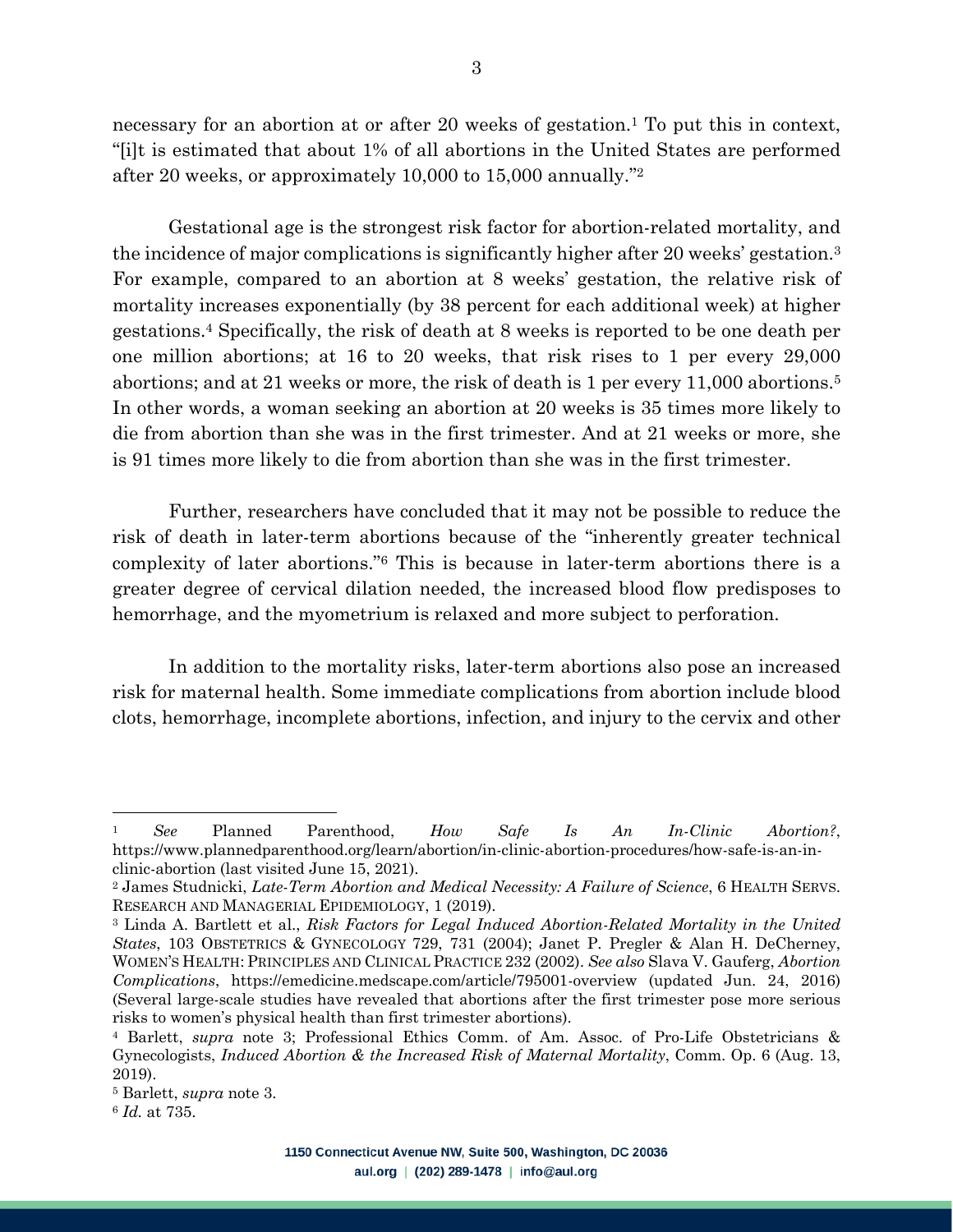organs.7 Immediate complications affect approximately 10% of women undergoing abortion, and approximately one-fifth of these complications are life-threatening.<sup>8</sup>

States have a legitimate interest in preventing abortions later in pregnancy which present increased risk to the mother's health, and nearly all states—43 and counting—have acted on this interest by enacting laws that restrict elective abortions at or before "viability".9

In addition to protecting mothers, States also have a legitimate interest in preventing fetal pain. Dr. Warren Hern of Boulder, Colorado, one of the only doctors in the United States to perform abortions after 30 weeks, estimates only a third of the late-term abortions he performs are because of a significant fetal health issue.10 Gestational age limitations are designed to protect the remaining seventy percent of preborn babies from elective abortion.11 As to why women may seek later-term abortions, a report published in the Alan Guttmacher Institute journal Perspectives on Sexual and Reproductive Health states, "[D]ata suggest that most women seeking later terminations are not doing so for reasons of fetal anomaly or life endangerment."12 The report provides "five general profiles of women who sought later abortions, describing 80% of the sample:" women who were "raising children alone, were depressed or using illicit substances, were in conflict with a male partner or experiencing domestic violence, had trouble deciding and then had access problems, or were young and nulliparous (had never given birth)."13

There is substantial medical evidence that a preborn child is capable of experiencing pain at least by 20 weeks after fertilization, if not earlier.<sup>14</sup> In 2019,

<sup>7</sup> *See* Planned Parenthood, *supra* note 1.

<sup>8</sup> E. Shadigian, *Reviewing the Medical Evidence: Short and Long-Term Physical Consequences of Induced Abortion,* Testimony before the South Dakota Task Force to Study Abortion, Pierre, South Dakota (Sept. 21, 2005).

<sup>9</sup> Michelle Ye Hee Lee, *Is the United States One of Seven Countries That "Allow Elective Abortions After 20 Weeks of Pregnancy?",* THE WASHINGTON POST (Oct. 9, 2017) https://www.washingtonpost.com/news/fact-checker/wp/2017/10/09/is-the-united-states-one-of-sevencountries-that-allow-elective-abortions-after-20-weeks-of-pregnancy/.

<sup>10</sup> Anna Staver, *Why a NY Woman Came to Colorado for a 32-Week Abortion*, THE DENVER POST (Oct. 13, 2019) https://www.denverpost.com/2019/10/13/late-abortion-women-2020/.

<sup>11</sup> Dr. Hern admits that around one fourth of all late-term abortions he performed were because of a Down syndrome diagnosis, which is an elective abortion; *see* Warren M. Hern, *Fetal Diagnostic Indications for Second and Third Trimester Outpatient Pregnancy Termination*, 34 PRENATAL DIAGNOSIS 438 (2014).

<sup>12</sup> Diana Greene Foster & Katrina Kimport, Who Seeks Abortions At or After 20 weeks? Perspectives on Sexual and Reprod. Health, (2013) https://onlinelibrary.wiley.com/doi/full/10.1363/4521013. <sup>13</sup> *Id*.

<sup>14</sup> Federal Pain Capable Act S. 160, Sec. 2(1)–(11).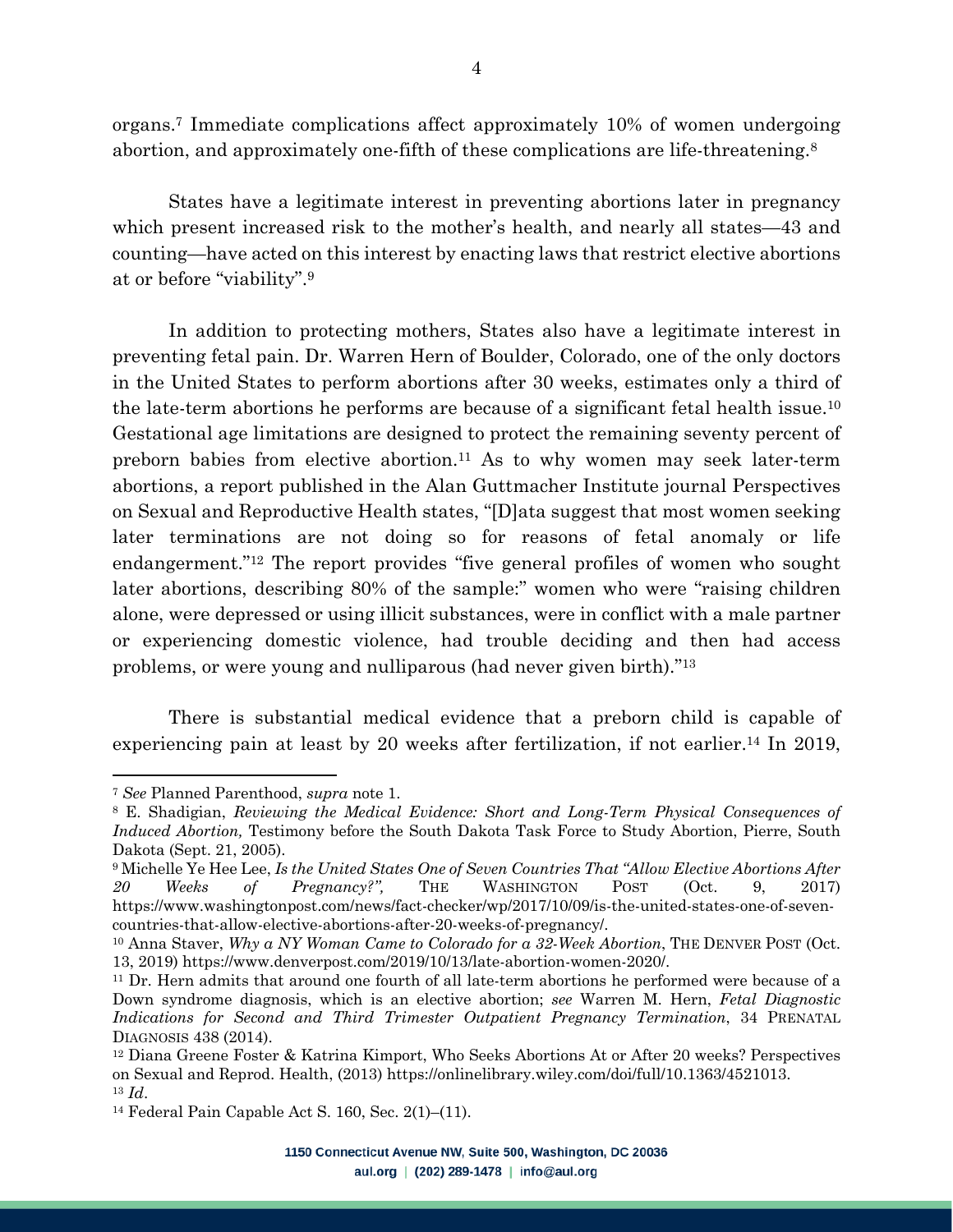scientists found evidence of fetal pain as early as 12 weeks' gestation.15 A study from 2010 found that "the earlier infants are delivered, the stronger their response to pain"16 because the "neural mechanisms that inhibit pain sensations do not begin to develop until 34-36 weeks[] and are not complete until a significant time after birth."<sup>17</sup> As a result, preborn children display a "hyperresponsiveness" to pain.<sup>18</sup> According to one group of fetal surgery experts, "The administration of anesthesia directly to the fetus is critical in open fetal surgery procedures."19 It is well within the legitimate interests of the State to minimize fetal pain as much as possible<sup>20</sup> and many states have acted on this legitimate interest of protecting both maternal health and the preborn child.

Currently 18 states maintain an enforceable limitation on abortion at or before 20 weeks postfertilization: Alabama, Arkansas, Georgia, Indiana, Iowa, Kansas, Kentucky, Louisiana, Mississippi, Nebraska, North Dakota, Ohio, Oklahoma, South Carolina, South Dakota, Texas, West Virginia, and Wisconsin. This Act will erase the States' work at furthering their legitimate interests.

### **b. Section 4(a)(11) seeks to invalidate antidiscrimination laws designed to protect preborn children from discrimination on the basis of race, sex, or genetic abnormality.**

Race-based discrimination is "odious in all aspects."21 Our nation is currently grappling with its legacy of racial discrimination and the deep wounds it has caused. The color of our skin should never impact how we are treated in any way, including in the womb. A preborn person of color is owed freedom and equality, the birthright of every human being. Too often, our society has looked the other way when abortion is used as a tool of oppression, ending the lives of persons of color before they take their first breath.

<sup>15</sup> Stuart W.G. Derbyshire & John C. Bockmann, *Reconsidering Fetal Pain*, 46 JOURNAL OF MEDICAL ETHICS 3 (2020).

<sup>16</sup> Lina K. Badr et al., *Determinants of Premature Infant Pain Responses to Heel Sticks*, 36 PEDIATRIC NURSING 129 (2010).

<sup>17</sup> Charlotte Lozier Institute, *Fact Sheet: Science of Fetal Pain*, https://lozierinstitute.org/fact-sheetscience-of-fetal-pain/#\_ednref14 (last updated Feb. 19, 2020).

<sup>18</sup> Christine Greco and Soorena Khojasteh, *Pediatric, Infant, and Fetal Pain*, CASE STUDIES IN PAIN MANAGEMENT 379 (2014).

<sup>19</sup> Maria J. Mayorga-Buiza et al., *Management of Fetal Pain During Invasive Fetal Procedures. Lessons Learned from a Sentinel Event*, 31 EUROPEAN JOURNAL OF ANAESTHESIOLOGY 188 (2014).

<sup>20</sup> *Gonzales v. Carhart*, 550 U.S. 124, 163 (2007) ("The Court has given state and federal legislatures wide discretion to pass legislation in areas where there is medical and scientific uncertainty.")

<sup>21</sup> *See Box v. Planned Parenthood of Indiana and Kentucky*, 139 S. Ct. 1780, 1792 (2019) (Thomas J., concurring) (citing *Pena-Rodriguez v. Colorado*, 580 U.S. 855, 867 (2017).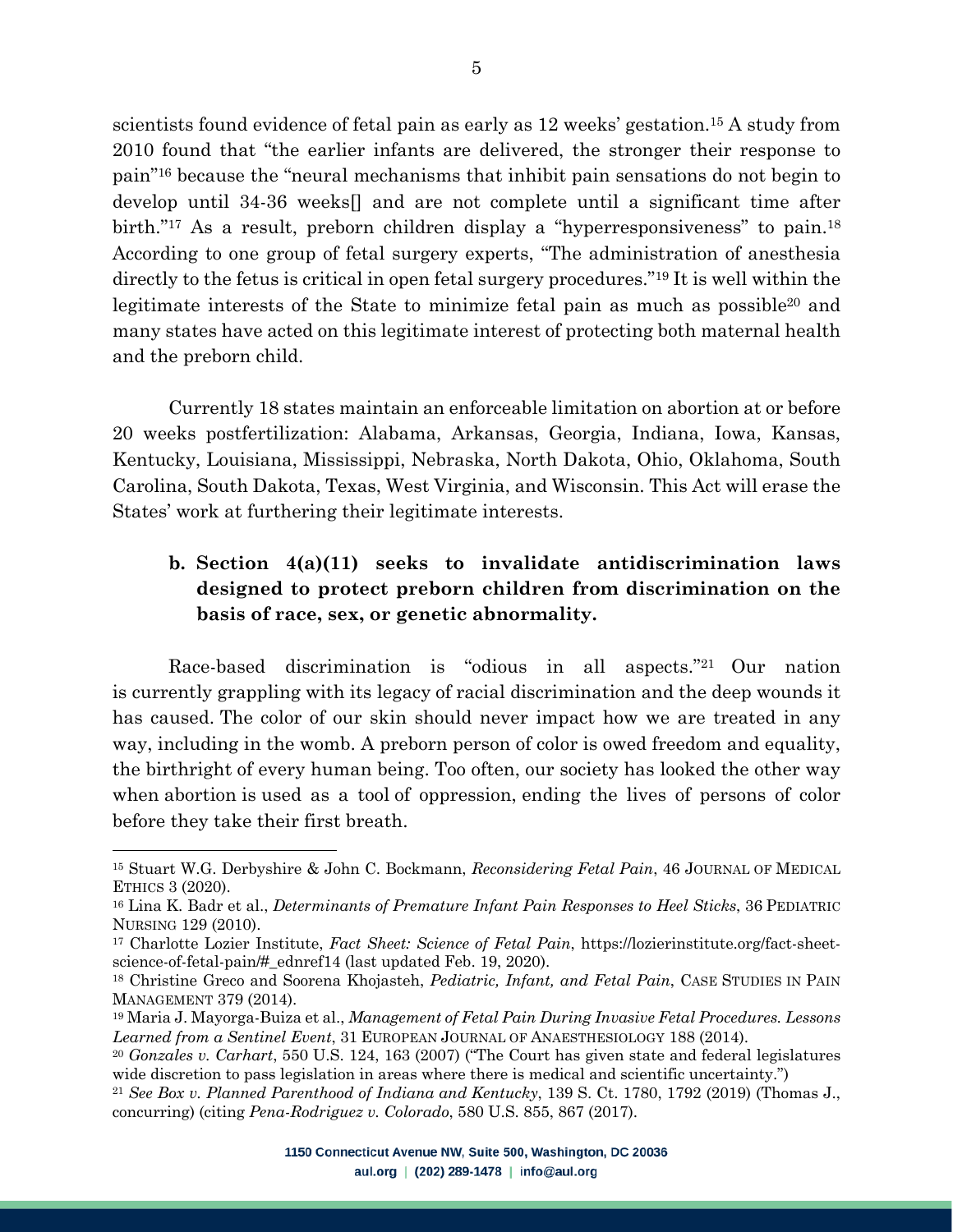Justice Clarence Thomas worried that "technological advances have only heightened the eugenic potential for abortion, as abortion can now be used to eliminate children with unwanted characteristics."22 He lays out the history of the American eugenics movement and its link to the precursors of the modern abortion industry, stating that "this law and other laws like it promote a State's compelling interest in preventing abortion from becoming a tool of modern-day eugenics."23 Denying any child the right to life based on the color of his or her skin is an injustice that States are seeking to prevent.

6

A sex-selection abortion is an abortion undertaken to eliminate a child of an undesired sex. Importantly, the targeted victims of such abortions are overwhelmingly female. The practice of sex-selection abortion has drawn increasing attention in the U.S. and worldwide. The problem is so severe in some countries that in 2005 the United Nations Population Fund (UNFPA) termed the practice "female infanticide." The UNFPA described this as a "symptom of pervasive social, cultural, political and economic injustices against women, and a manifest violation of women's human rights."24 According to the UNFPA, recent studies have shown 140 million girls "are considered missing today as a consequence not only of gender-biased sex selection but also of postnatal sex selection."25 Writer Mara Hvistendahl estimates the number is closer to 163 million worldwide.26 Even Hillary Clinton identified sex-selection abortions as part of abuse against women. In a 2009 interview, then-Secretary Clinton stated that "unfortunately with technology, parents are able to use sonograms to determine the sex of a baby, and to abort girl children simply because they'd rather have a boy."27

<sup>22</sup> *Id.* at 1784.

<sup>23</sup> *Id.* at 1783.

<sup>24</sup> United Nations Population Fund Asia & Pacific Regional Offices, *Sex Imbalances at Birth: Current Trends, Consequences and Policy Implications* (Aug. 2012), https://www.unfpa.org/sites/default/files/pub-

pdf/Sex%20Imbalances%20at%20Birth%20PDF%20UNFPA%20APRO%20publication%202012pdf. <sup>25</sup> United Nations Population Fund, *Gender-Biased Sex Selection*, https://www.unfpa.org/genderbiased-sex-selection (last visited June 15, 2021).

<sup>26</sup> Mara Hvistendahl, UNNATURAL SELECTION: CHOOSING BOYS OVER GIRLS, AND THE CONSEQUENCES OF A WORLD FULL OF MEN 5–11 (2011). Over the past few decades, approximately 300,000 to 700,000 girls in India were selectively aborted annually. Sital Kalantry, *How to Fix India's Sex-Selection Problem*, NEW YORK TIMES (Jul. 27, 2017) https://www.nytimes.com/2017/07/27/opinion/how-to-fixindias-sex-selection-problem.html; *see also* Nicholas Eberstadt, *The Global War Against Baby Girls,*  THE NEW ATLANTIS (2011), https://www.thenewatlantis.com/docLib/20111214\_TNA33Eberstadt.pdf (noting sex-selective infanticide is also occurring in other countries as well, including China and Vietnam).

<sup>27</sup> Mark Landler, *A New Gender Agenda*, THE NEW YORK TIMES MAGAZINE, Aug. 18, 2009 http://www.nytimes.com/2009/08/23/magazine/23clinton-t.html?\_r=0.

<sup>1150</sup> Connecticut Avenue NW, Suite 500, Washington, DC 20036 aul.org | (202) 289-1478 | info@aul.org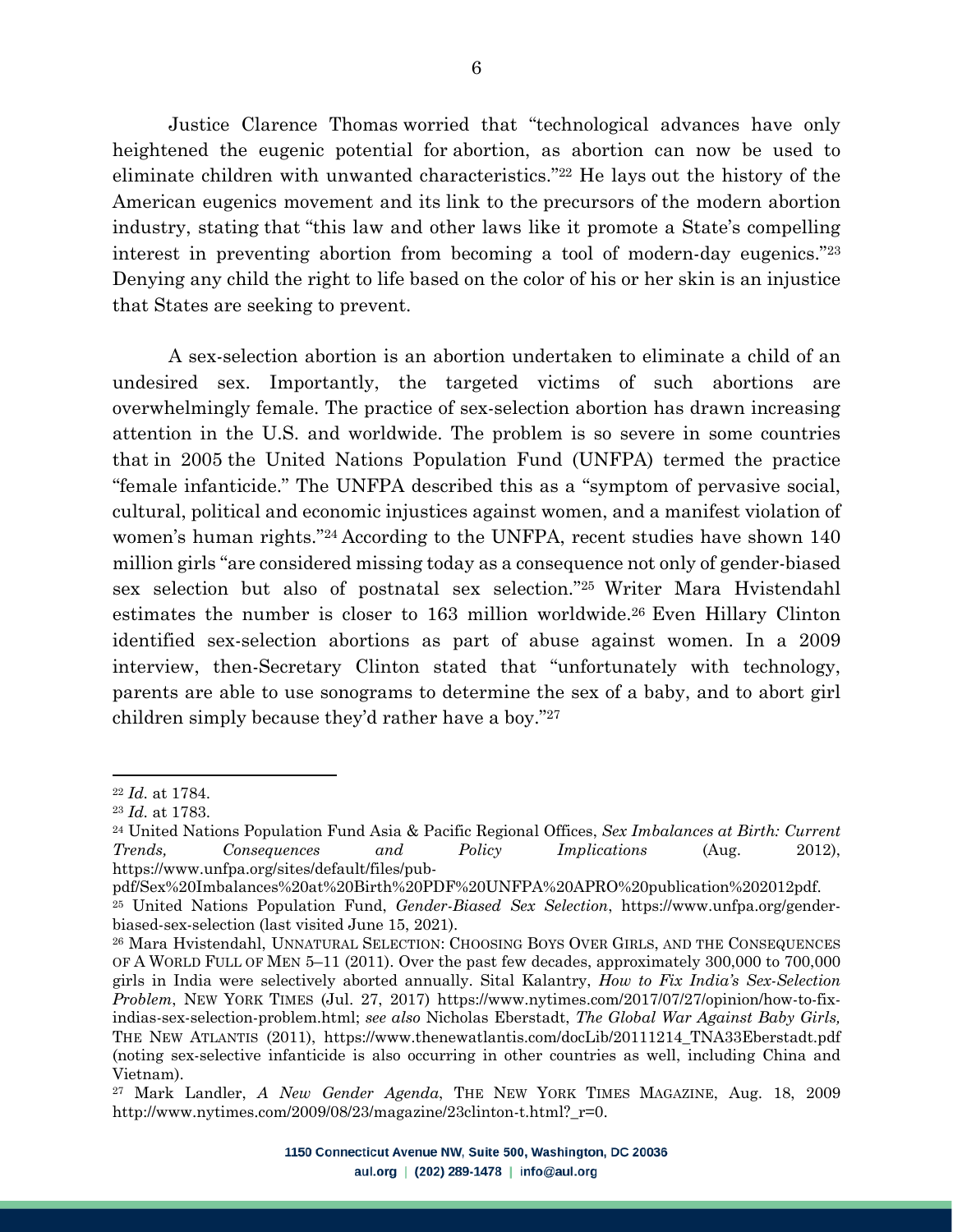Some studies have found that sex-selection abortions are being done in the United States.28For example, researchers concluded that the most logical explanation for the irregularity in boy-birth percentages in the United States is gender selection. Given the high expense and rarity of advanced reproductive technologies such as *in vitro* fertilization (IVF) or sperm sorting, this gender selection is most likely taking place by abortion.29 Analysis also revealed a deviation in favor of sons in Western society to be evidence of sex selection, most likely at the prenatal stage.<sup>30</sup> One survey found that there still exists a moderate "tendency for American adults to express overall preferences for a boy over a girl."31 Even the efforts of pro-abortion advocates to defeat bans on sex-selection abortions by claiming these abortions are rare acknowledge that sex-selection abortions happen.

Sadly, abortions based on a diagnosis of a genetic abnormality are becoming increasingly common as prenatal testing diagnoses intended to provide parents and healthcare providers with information about a preborn baby's health and development, as well as the child's sex, are given earlier in pregnancy. Prenatal testing can be a valuable tool for diagnosing and treating conditions that threaten the health or life of the mother and/or the child. However, in some cases and despite the documented error rates for such testing, it is also being used as a precursor for aborting a child of an undesired sex or with potential genetic abnormalities. For example, some studies have indicated that somewhere between 50 and 90 percent of children diagnosed with Down syndrome are aborted.32 Clearly, this chilling slide toward eugenics—specifically eliminating persons with certain hereditary characteristics—must be confronted.

<sup>&</sup>lt;sup>28</sup> See J. Coppage, *Here's the "Missing" Evidence for S.D.'s Sex-Selective Abortion Ban* (Apr. 1, 2014), http://www.theamericanconservative.com/here's-the-missing-evidence-for-sex-selective-abortion-

bans-south-dakota/ (citing D. Almond & L. Edlund, *Son-Biased Sex Ratios in the 2000 United States Census*, Proceedings of the Nat'l Acad. of Sci. of the U.S.A. (2008), http://www.pnas.org/content/105/15/5681.full; J. Abrevaya, *Are There Missing Girls in the United States? Evidence from Birth Data*, Amer. Econ. J. Applied Econ. (2009), https://www.aeaweb.org/articles?id=10.1257/app.1.2.1. <sup>29</sup> *Id.*

<sup>30</sup> *Id.*

<sup>31</sup> Frank Newport, *Slight Preference for Having Boy Children Persists in U.S.*, Gallup https://news.gallup.com/poll/236513/slight-preference-having-boy-children-persists.aspx (July 5, 2018).

<sup>32</sup> Jaime L. Natoli et al., *Prenatal Diagnosis of Down Syndrome: A Systematic Review of Termination Rates (1995-2011)*, 32 PRENATAL DIAGNOSIS 142 (2012); Caroline Mansfield et al., *Termination Rates After Prenatal Diagnosis of Down Syndrome, Spina Bifida, Anencephaly, and Turner and Klinefelter Syndromes: A Systematic Literature Review*, PRENATAL DIAGNOSIS (1999); D.W. Brit et al., *Determinants of Parental Decisions After the Prenatal Diagnosis of Down Syndrome: Bringing in Context*, AM. J. MED. GENETICS (1999).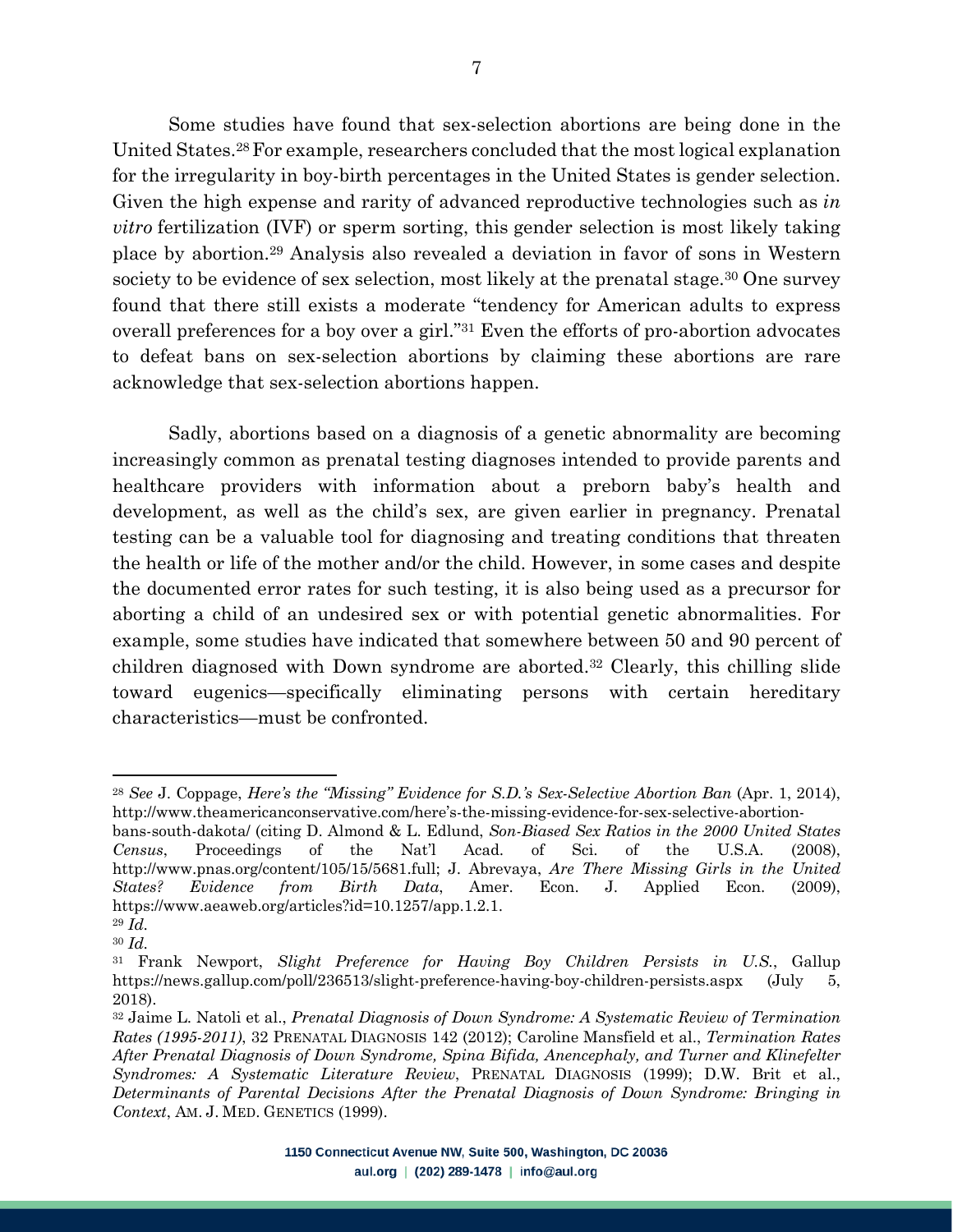The U.N. Committee on the Rights of Persons with Disabilities (CRPD), stated "[l]aws which explicitly allow for abortion on grounds of impairment violate the Convention on the Rights of Persons with Disabilities." The CRPD rejected the idea that a prenatal diagnosis of a genetic abnormality is "incompatible with life" and noted that "experience shows that assessments on impairment conditions are often false," but affirmed that even if the diagnosis turns out to be accurate, discriminating on the basis of genetic abnormalities "perpetuates notions of stereotyping disability as incompatible with a good life."33The U.S. Congress has additionally found that "physical or mental disabilities in no way diminish a person's right to fully participate in all aspects of society, yet many people with physical or mental disabilities have been precluded from doing so because of discrimination."34 In fact, polling has shown that 99 percent of people with Down syndrome are happy with their lives, 99 percent of parents of Down syndrome children love their child, and 97 percent of children aged 9 to 11 with a sibling with Down syndrome love them and are proud of them.35

As stated in *Gonzales v. Carhart*, the Supreme Court "has confirmed the validity of drawing boundaries to prevent certain practices that extinguish life and are close to actions that are condemned."36 Discriminating on the basis of race, sex, or genetic disability has been condemned; it is thus natural to extend this protection against discrimination to life in the womb. If the State has an interest in stopping discrimination based on race, sex, or disability, the State should also have an interest in preventing discrimination on these bases by stopping eugenics. This Act would bar the States from acting to prevent documented discrimination against people with developmental disabilities.

- **II. By leaving certain terms undefined, this Act opens up unrestricted abortion on demand in every state.** 
	- **a. "Health" is undefined, and under the** *Doe* **definition, could reasonably include virtually any reason.**

<sup>33</sup> *See*, *e.g.*, Susan Yoshihara, *Another U.N. Committee Says Abortion May Be a Right, But Not on Basis of Disability*, Center for Family and Human Rights, Oct. 26, 2017, https://c-fam.org/friday\_fax/anotherun-committee-says-abortion-may-right-not-basis-disability/.

<sup>34</sup> 42 U.S.C. § 12101(a).

<sup>35</sup> Mark Bradford, *Improving Joyful Lives: Society's Response to Difference and Disability*, Charlotte Lozier Institute American Reports Series Issue 8, (June 2014), https://lozierinstitute.org/improvingjoyful-lives-societys-response-to-difference-and-disability/. <sup>36</sup> 550 U.S. at 158.

<sup>1150</sup> Connecticut Avenue NW, Suite 500, Washington, DC 20036 aul.org | (202) 289-1478 | info@aul.org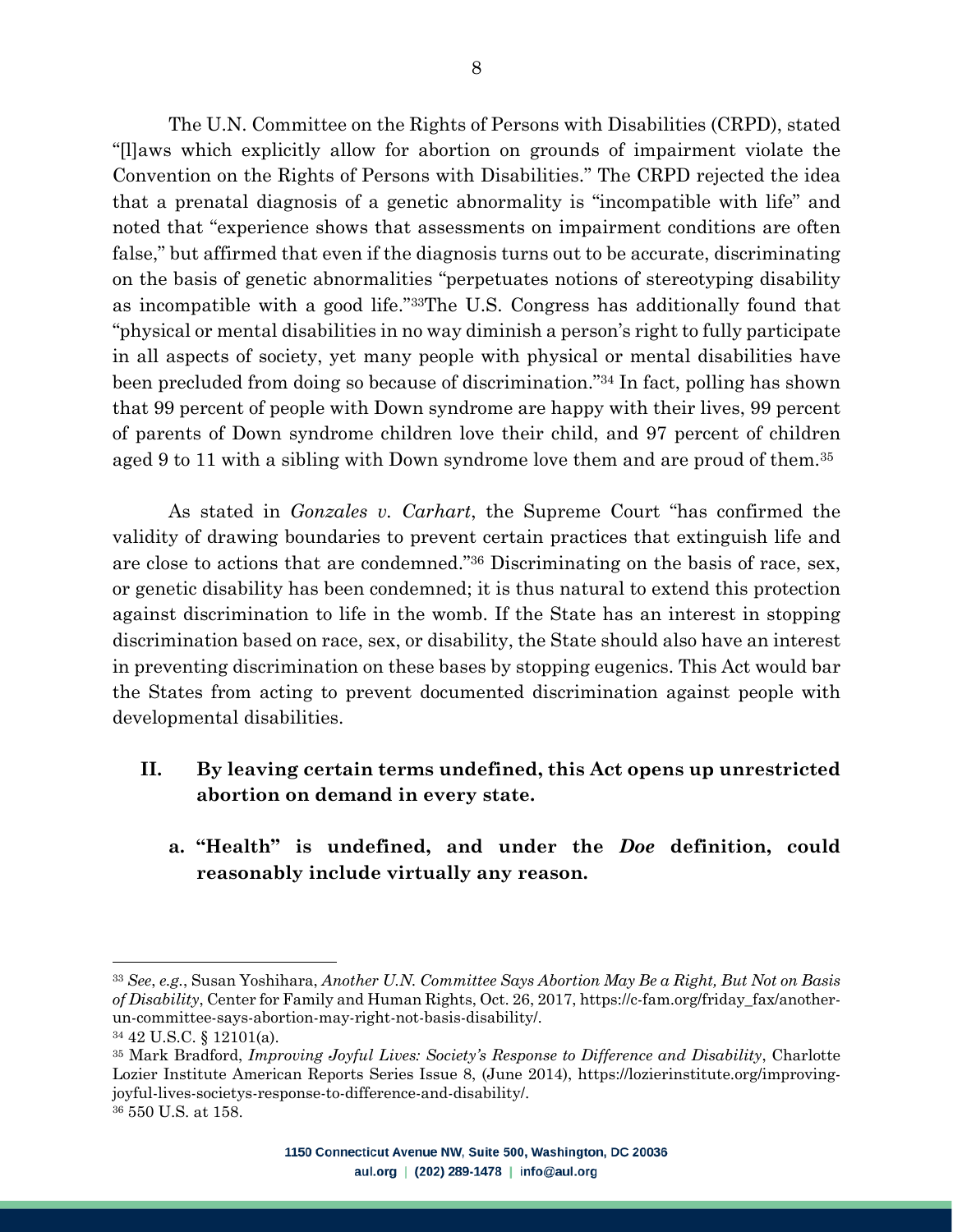The Act seeks to invalidate the majority of state laws governing abortion and ensure access to cover the undefined "health" of the woman. The Supreme Court considers "health" to include all factors, including "physical, emotional, psychological, familial, and the woman's age" for the purposes of post-viability abortions.37 In some states, "health" has been so broadly defined as to include "financial health." By refusing to define or limit "health," the Act allows for abortion up to the moment of delivery of the child which effectively creates abortion on demand at any point in the pregnancy. Furthermore, by stating that any law which imposes on "health" in any way violates the Act, theoretically anything that costs any money or causes any stress (like most doctor's visits) stands in violation of the Act.

#### **b. "Medically inaccurate information" is undefined yet nevertheless prohibited by section 4(a)(3).**

The Act prohibits offering "medically inaccurate information" but by failing to define what is considered "inaccurate," the door is open to remove crucial information provided during informed consent only because the abortion industry does not wish to provide it.

In 1992, the U.S. Supreme Court upheld Pennsylvania's 24-hour informed consent law, which required "a woman seeking an abortion give her informed consent prior to the abortion procedure, and specifie[d] that she be provided with certain information at least 24 hours before the abortion is performed."38 In doing so, the Court recognized that "the State has legitimate interests from the outset of the pregnancy in protecting the health of the woman and the life of the fetus."39 It determined that "the giving of truthful, nonmisleading information about the nature of the abortion procedure, the attendant health risks and those of childbirth, and the probable gestational age of the fetus" as well as "requiring that the woman be informed of the availability of information relating to fetal development and the assistance available should she decide to carry the pregnancy to full term is a reasonable measure to ensure an informed choice," was not a substantial obstacle and did not impose an undue burden on abortion rights, even if it "might cause the woman to choose childbirth over abortion."40

<sup>37</sup> *Doe v. Bolton*, 410 U.S. 179, 192 (1973). This was later circumscribed by legitimate state interests. *See Casey*, 505 U.S. 833 (1992).

<sup>38</sup> *Planned Parenthood of Se. Pa. v. Casey*, 505 U.S. 833, 844 (1992).

<sup>39</sup> *Id*. at 846.

<sup>40</sup> *Id*. at 882–83.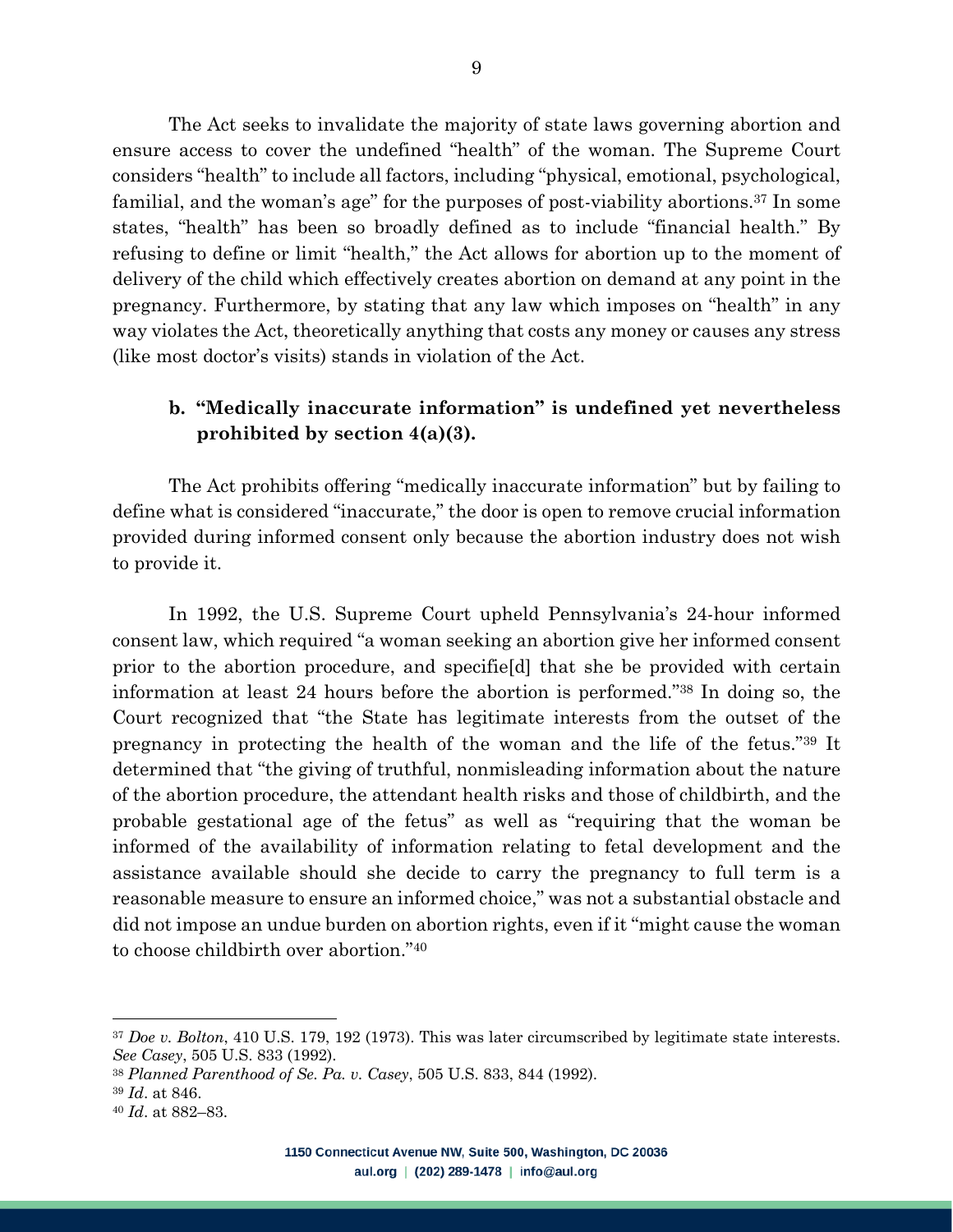Informed consent helps women make informed choices. Informed consent laws "are part of the state's reasonable regulation of medical practice"41 and reduce "the risk that a woman may elect an abortion, only to discover later, with devastating psychological consequences, that her decision was not fully informed."42 The decision to abort "is an important, and often a stressful one, and it is desirable and imperative that it be made with full knowledge of its nature and consequences."43 It is essential to the psychological and physical well-being of a woman considering an abortion that she receives complete and accurate information on abortion and its alternatives because "[t]he point of informed consent laws is to allow the patient to evaluate her condition and render her best decision under difficult circumstances."44

The knowledgeable exercise of a woman's decision to have an abortion depends on the extent to which she receives sufficient information to make an informed choice between two alternatives: giving birth or having an abortion. This Act would deny women the information needed to make a fully informed choice. This vital information includes the medical risks associated with both abortion and carrying the child to term, the probable gestational age of the preborn child, and that medical assistance benefits are available for prenatal care, childbirth, and neonatal care. It would also deny women the opportunity to receive materials detailing agencies available to assist the woman through pregnancy, adoption agencies, and materials detailing the anatomical characteristics of the preborn child. Only by receiving all information can the woman weigh all options and, with all the facts, determine what the next step should be.

The offer to view an ultrasound provides a woman the option to see her preborn child, an effective step the State can take to ensure that the woman's consent for an abortion is as fully informed as possible. Ultrasound provisions promote the woman's physical and psychological health45 and serve an essential and irreplaceable medical purpose in that they are the only method of diagnosing ectopic pregnancies, which, if left undiagnosed, can result in infertility or even fatal blood loss.<sup>46</sup> Furthermore, an ultrasound enables the healthcare provider to more accurately date the gestational

<sup>41</sup> *Tex. Med. Providers Performing Abortion Servs. v. Lakey*, 667 F.3d 570, 576 (5th Cir. 2012).

<sup>42</sup> *Casey*, 505 U.S. at 882.

<sup>43</sup> *Planned Parenthood v. Danforth*, 428 U.S. 52, 67 (1976).

<sup>44</sup> *Lakey*, 667 F.3d at 579.

<sup>45</sup> In both *Carhart* and *Casey*, the Supreme Court affirmed "the principle that the State has legitimate interests from the outset of pregnancy in protecting the health of the woman." *Gonzales*, 550 U.S. at145 (quoting *Casey*, 505 U.S. at 846 (citing *Roe v. Wade*, 410 U.S. 113 (1973))).

<sup>46</sup> *See*, *e.g*., Mayo Clinic, *Ectopic Pregnancy*, Dec. 18, 2020, http://www.mayoclinic.org/diseasesconditions/ectopic-pregnancy/basics/complications/con-20024262.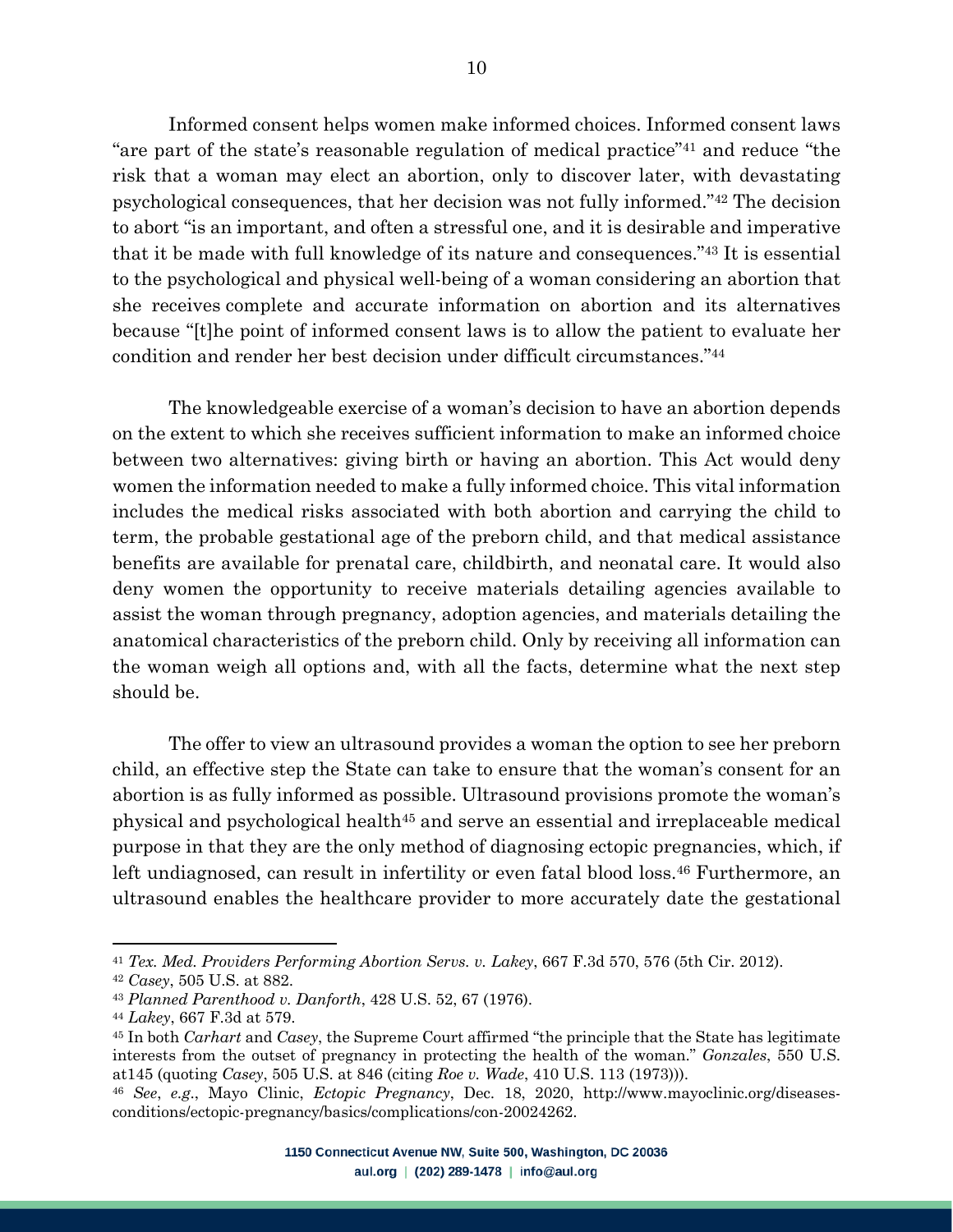age of a child. Accurate dating of pregnancy both protects the woman by ensuring that the appropriate abortion procedure is performed and provides relevant information necessary to make an informed decision, since the risks of abortion increase as gestational age increases.

Informed consent for elective procedures—such as abortion—need not be made under pressure since there is time to discuss information the woman would consider relevant, such as the risks, benefits, and nature of the procedure she might undergo.<sup>47</sup> Reflection periods—like the 24 hour period required by many states—help ensure the woman has the time she needs to take all the given information into account without the pressure of making an immediate decision since the "medical, emotional, and psychological consequences of an abortion are serious and can be lasting."48 In fact, the Supreme Court determined waiting periods were not an "undue burden" and "the idea that important decisions will be more informed and deliberate if they follow some period of reflection" was not "unreasonable."49

A majority of states have enforceable informed consent and reflection period laws. Twenty-eight states require written materials be either given or offered.<sup>50</sup> Twenty-five states require specific information be given on the abortion procedure.51 Thirty-one states require the woman be informed of the probable gestational age of her fetus.52 Twenty-six states have a reflection period ranging from eighteen to seventy-two hours.53 None of the informed consent requirements remotely limit a woman's ability to obtain a legal abortion; however, they do ensure that every woman is fully informed about all of her options. The Act would strike down most—if not

<sup>47</sup> *See*, *e.g.,* Owen A. Anderson & Mike J. Wearne, *Informed Consent for Elective Surgery—What is the Best Practice?*, 100 J. Royal Soc'y of Med. 97 (2007).

<sup>48</sup> *H.L. v. Matheson,* 450 U.S. 398, 411 (1981).

<sup>49</sup> *Casey*, 505 U.S. at 885.

<sup>50</sup> These states are Alabama, Alaska, Arizona, Arkansas, Florida, Georgia, Idaho, Indiana, Iowa, Kansas, Kentucky, Louisiana, Michigan, Minnesota, Mississippi, Missouri, Nebraska, North Carolina, North Dakota, Ohio, Oklahoma, Pennsylvania, South Carolina, South Dakota, Texas, Utah, West Virginia, and Wisconsin.

<sup>51</sup> These states are Alabama, Alaska, Arizona, Arkansas, Florida, Idaho, Indiana, Iowa, Kansas, Kentucky, Louisiana, Michigan, Mississippi, Missouri, North Carolina, Ohio, Oklahoma, Pennsylvania, South Carolina, Utah, and Wisconsin.

<sup>52</sup> These states are Alabama, Alaska, Arizona, Arkansas, Connecticut, Florida, Georgia, Indiana, Kansas, Kentucky, Louisiana, Maine, Michigan, Minnesota, Mississippi, Missouri, Nebraska, Nevada, North Carolina, North Dakota, Ohio, Oklahoma, Pennsylvania, Rhode Island, South Carolina, South Dakota, Tennessee, Texas, Utah, West Virginia, and Wisconsin.

<sup>53</sup> These states are Alabama, Arizona, Arkansas, Georgia, Idaho, Indiana, Kansas, Kentucky, Louisiana, Michigan, Minnesota, Mississippi, Missouri, Nebraska, North Carolina, North Dakota, Ohio, Oklahoma, Pennsylvania, South Carolina, South Dakota, Tennessee, Texas, Utah, West Virginia, and Wisconsin.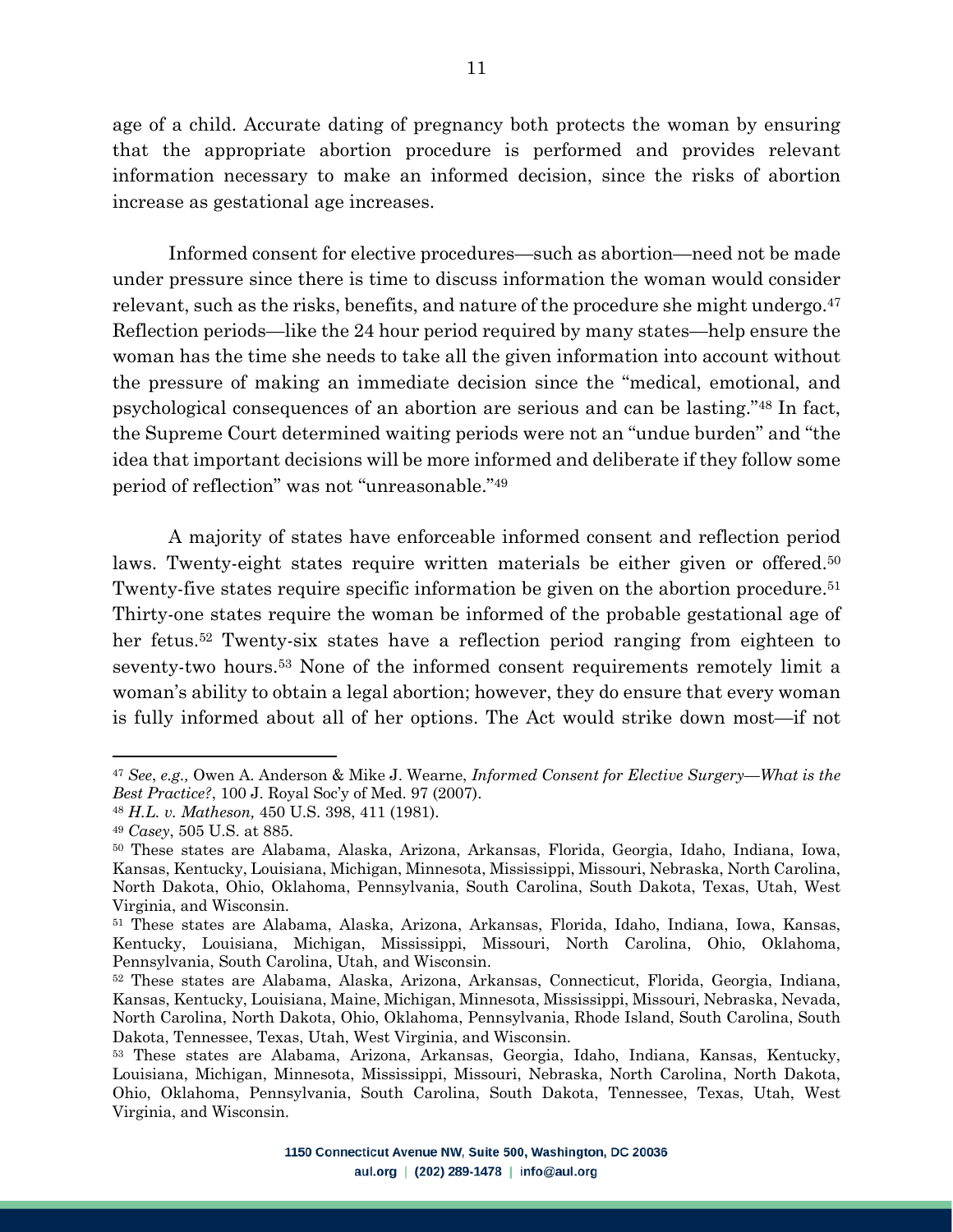all—of these laws, even those that have been explicitly upheld by the Supreme Court, leaving a woman with just the information the abortion business decides to provide.

# **c. Section 4(a)(6) prohibits limitations on the building, equipment, or staff of an abortion clinic unless it is similar to a facility where "medically comparable procedures are performed."**

Prohibiting any limitation on abortion clinics and staff unless comparable to limitations on "medical procedures that are similar in terms of health and safety risks to the patient, complexity, or the clinical setting that is indicated" is vague and leaves open the possibility the abortion industry would become completely unregulated. The Supreme Court explained that "a State may properly assert important interests in safeguarding health, in maintaining medical standards, and in protecting potential life."54 The Court reiterated in *Whole Woman's Health v. Hellerstedt* that States have "a legitimate interest in seeing to it that abortion, like any medical procedure, is performed under circumstances that insure maximum safety for the patient."55 As a reflection of its legitimate interest in protecting life, a State may pass common-sense health and safety abortion regulations, including provisions to ensure the informed consent and health of a woman who chooses to have an abortion.56 Many States regulate freestanding abortion clinics in a specific way to address the uniqueness of that industry, for example, the higher amount of human tissue needing safe and sanitary disposal. Yet the Act would not allow States to account for these differences when creating and enforcing oversight regulations. In blatant disregard of the State's prerogative, the Act circumscribes the States' ability to act upon its legitimate interest in ensuring women's health and safety.

## **d. Section 4(a)(7) prohibits "medically unnecessary" in-person visits which, in conjunction with Sections 4(a)(4) and (5), will render chemical abortions incredibly dangerous.**

In-person requirements as part of the chemical abortion regimen are a necessary medical safeguard that the FDA and nearly half of the States have maintained for two decades. However, the vague restriction against "medically

<sup>54</sup> *Roe*, 410 U.S. at 154.

<sup>55</sup> 790 F.3d 563, 567 (2016) (quoting *Roe*, 410 U.S. at 150).

<sup>56</sup> *See*, *e.g*., *Casey*, 505 U.S. at 883 ("[R]equiring that the woman be informed of the availability of information relating to fetal development and the assistance available should she decide to carry the pregnancy to full term is a reasonable measure to ensure an informed choice, one which might cause the woman to choose childbirth over abortion. This requirement cannot be considered a substantial obstacle to obtaining an abortion, and, it follows, there is no undue burden").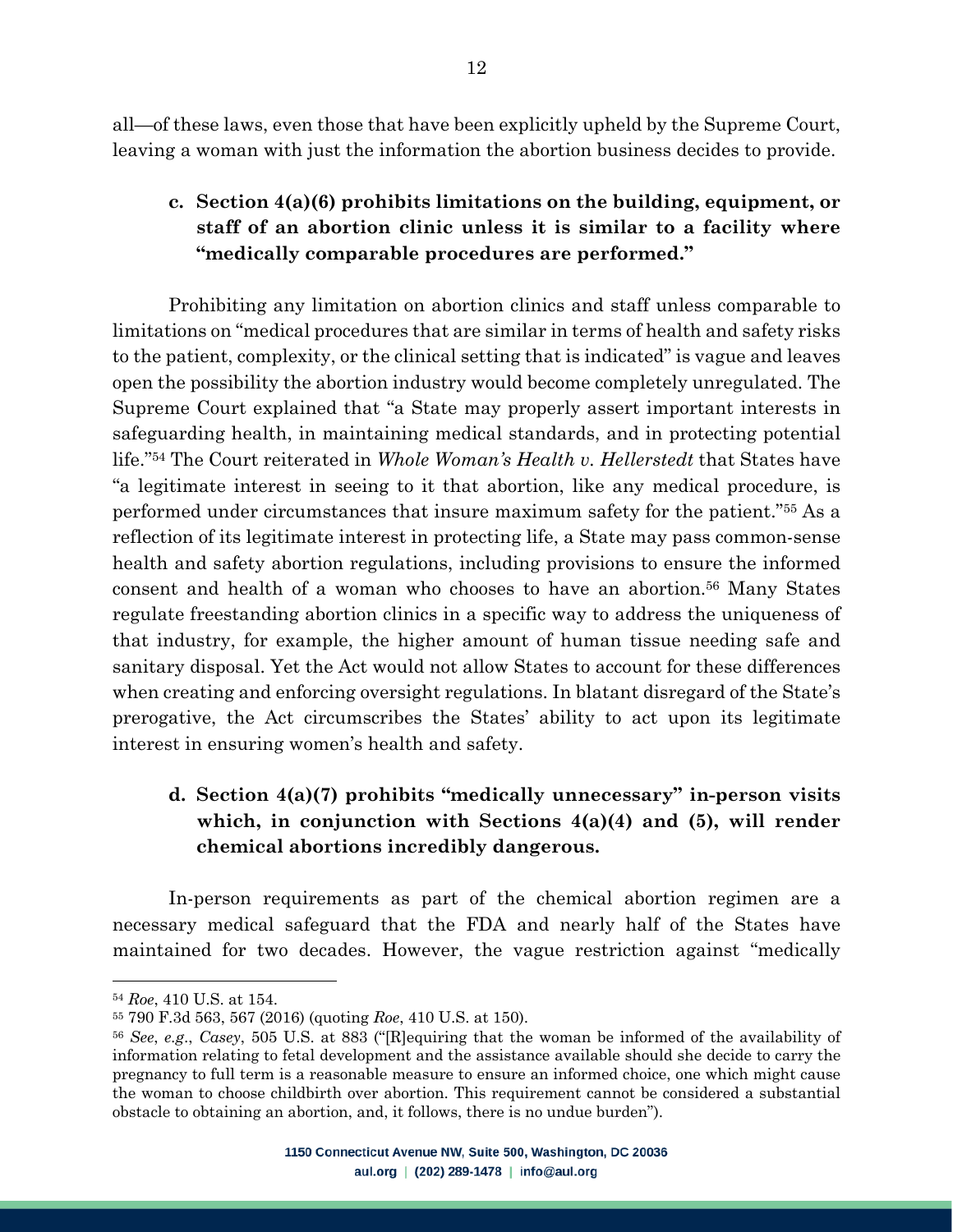unnecessary" in-person visits suggests this important safeguard will be prohibited by this Act.

Who decides what is "medically unnecessary?" Since Mifeprex was approved by the FDA in 2000, <sup>57</sup> it has been approved only with regulations that include an "inperson dispensing requirement." <sup>58</sup> This means that a physician must meet with her patient in-person to prescribe and administer the abortion-inducing drug regimen, or "chemical abortion pill." Although it has chosen to temporarily not enforce the requirement because of COVID-19, the FDA has deemed at least one in-person appointment to be medically necessary for twenty years.

Medical institutions are in agreement about this; according to the worldrenowned University of California-San Francisco Health Center, "a medical abortion involves at least two visits to a doctor's office or clinic."59 Before the abortion, a healthcare provider must first confirm she is a medically appropriate candidate for chemical abortion.60 Even the "TelAbortion Study" sponsored by Gynuity Health Projects requires at least two in-person appointments, one before and one after the abortion.61

Yet the American College of Obstetricians and Gynecologists (ACOG), a proabortion trade group, filed a lawsuit in early 2020 seeking to invalidate the Food and Drug Administration's (FDA) "in-person dispensing requirement"<sup>62</sup> under the guise of COVID-19 prevention. Despite publishing practice manuals as recently as 2019 that advise physicians to evaluate patients in-person prior to prescribing mifepristone, ACOG has done an about face and encourages prescribing chemical abortion pills over video chat and administering them through the mail.63

<sup>57</sup> *Mifeprex (Mifepristone) Information,* U.S. Food and Drug Admin., (Feb. 5, 2018), http://www.fda.gog/drugs/postmarket-drug-safety-information-patients-and-providers/mifeprexmifepristone-information.

<sup>58</sup> *Id.*

<sup>59</sup> *Medical Abortion*, University of California San Francisco, UCSF Health (2020), www.ucsfhealth.org/treatments/medical-abortion.

<sup>60</sup> In most states, this consultation is with a physician. In a few states, like California, it can be done by a midlevel provider, such as a nurse practitioner, certified nurse-midwife, or physician assistant. Steven H. Aden, *Defending Life 2020: Everyone Counts,* Americans United for Life, (2019), at 45. <sup>61</sup> *FAQs*, The TelAbortion Project, (2020), https://telabortion.org/faqs.

<sup>62</sup> *Id.*

<sup>63</sup> *Am. Coll. of Obstetricians and Gynecologists v. U.S. Food and Drug Admin.*, No. TDC-20-1320, 2020 U.S. Dist. LEXIS 122017 (D. Md. July 13, 2020).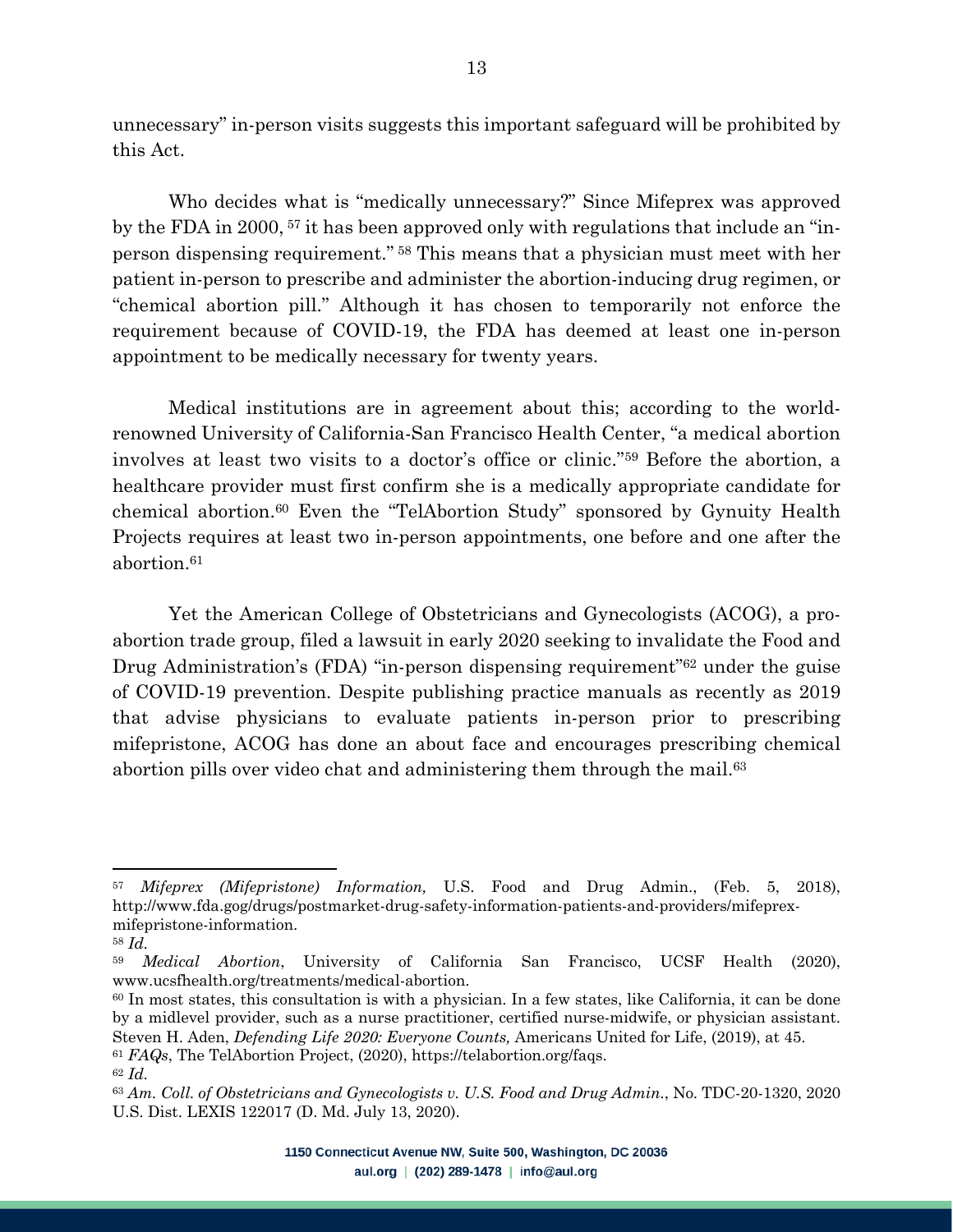So who decides what is medically necessary? Is it the FDA, medical institutions, an HHS bureaucrat, the abortion doctor with a financial incentive in speeding up the process? The Act doesn't say.

Many States have enacted laws that codify medical best practices. These include: using ultrasound to evaluate whether someone is an appropriate candidate for the chemical abortion pill based on fetal location<sup>64</sup> and gestational age<sup>65</sup> and Rhnegativity blood testing to treat for Rh-incompatibility which can lead to serious fertility problems.66 Many States include questions about consent, intimate partner violence, and reproductive control to ensure that the woman is not being coerced into having the abortion.<sup>67</sup> The "no questions asked" approach taken by the Act is a gift to traffickers and abusers that will not help a single woman escape an abusive situation.

It is impossible to reach the medical certainty needed to prescribe abortion pills through a video chat. Telemedicine abortion would increase the likelihood of coerced abortion or that the pills are taken by someone who is not medically eligible for the drug regimen and will suffer complications without a doctor's supervision.

Several States have already explicitly prohibited at-home abortions via telemedicine, recognizing the inherent risks to women.68 And around twenty states have laws requiring that abortion-inducing drugs be prescribed and supplied directly from the physician in a clinical setting.69 Yet the Act could prohibit States from enforcing medical best practices and create a regime of tele-abortion across the country. A doctor in California could ship pills to Texas with zero follow up or ability to help if the woman suffers any of the serious complications endemic to chemical abortion. Furthermore, they would be unavailable for a follow up appointment to ensure that she does not have any retained fetal tissue. This is simply not good medicine.

<sup>64</sup> Mayo Clinic, *Ectopic Pregnancy*, *Diagnosis & Treatment*, (Dec. 18, 2020), www.mayoclinic.org/diseases-conditions/ectopic-pregnancy/diagnosis-treatment/drc-20372093.

<sup>65</sup> Comm. on Obstetric Practice Am. Inst. of Ultrasound in Med. Soc'y for Maternal-Fetal Medicine, *Methods for Estimating the Due Date*, Committee Op. No. 700, (May 2017), https://www.acog.org/clinical/clinical-guidance/committee-opinion/articles/2017/05/methods-forestimating-the-due-date.

<sup>66</sup> *Frequently Asked Questions*, RhoGAM Ultra-Filtered PLUS, (Apr. 2019), http://www.rhogam.com/faq/.

<sup>67</sup> Comm. on Health Care for Underserved Women, *Reproductive and Sexual Coercion*, Comm. Op. No. 554, at 2 (Feb. 2013) (internal citation omitted).

<sup>68</sup> These are: Arizona, Idaho, Montana, Ohio, Oklahoma, West Virginia, and Wisconsin.

<sup>69</sup> Amanda Stirone, *State Regulation of Telemedicine Abortion and Court Challenges to Those Regulations*, 24 On Point (July 2018), https://s27589.pcdn.co/wp-content/uploads/2018/07/State-Regulation-of-Telemedicine-Abortion-and-Court-Challenges-to-Those-Regulations.pdf.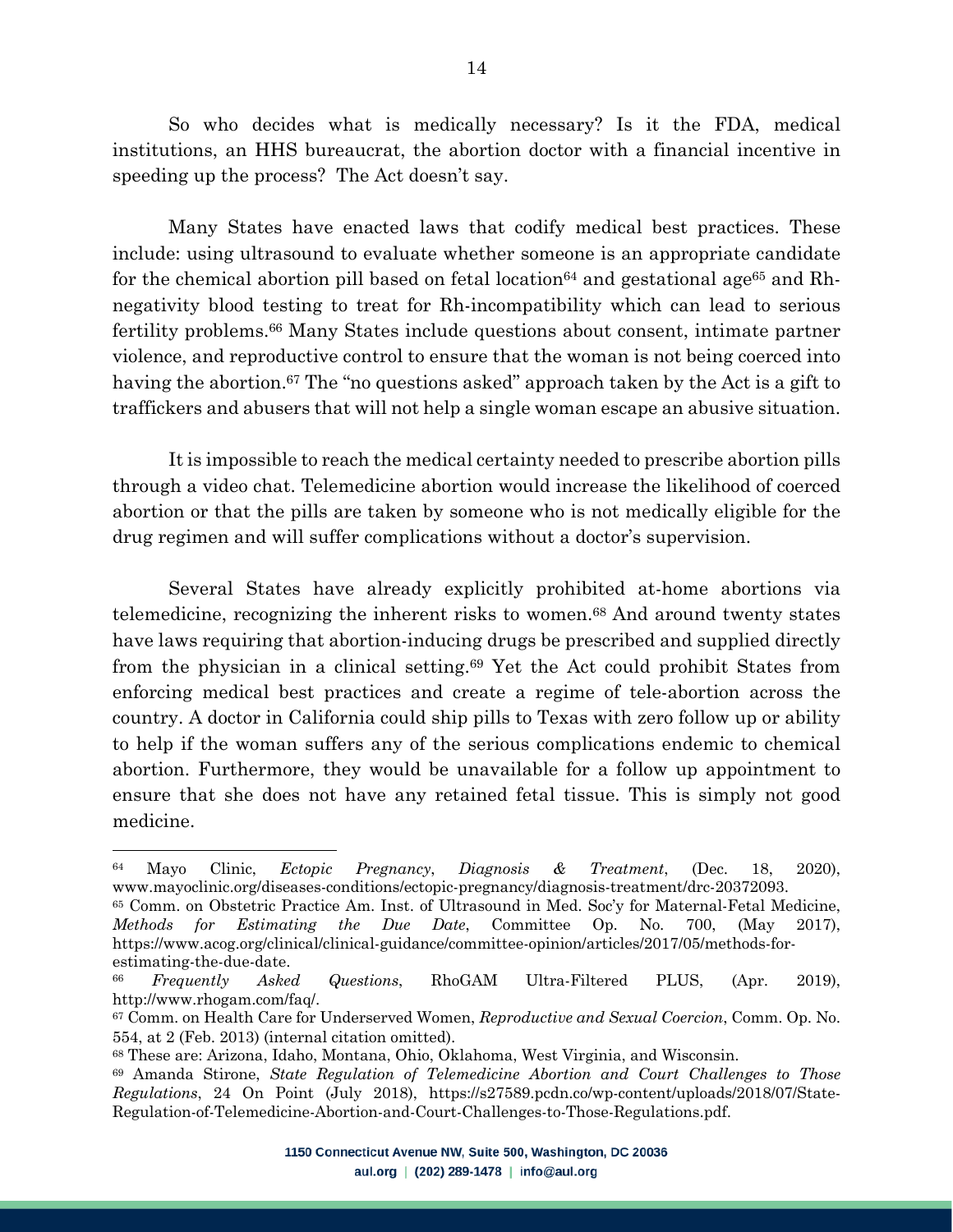This Act would invalidate hundreds of state laws, leaving the abortion industry virtually unregulated and unchecked. Healthcare is a heavily regulated industry this bill would exempt one favored practice area from basic safety standards because their works furthers an ideological preference.

According to Section 2(a)(9), nearly 500 state laws to regulate abortion have been passed since 2011. This year, at least 21 states have enacted restrictions on abortion. This Act seeks to invalidate many of them. The argument that abortion is a constitutionally protected right and therefore must be protected by the federal government means States would have virtually no say in enacting abortion laws. This bill pushes federal power over the power given to the States.

As if stripping many robust protections from existing state law is not enough, the Act also prohibits regulations of abortion providers that could be considered a restriction on an individual from having an abortion. The Act thereby engenders a regulatory regime that is akin to the one in Pennsylvania that allowed the infamous abortion provider, Kermit Gosnell, to operate his "House of Horrors" for many years. Gosnell, who was ultimately convicted of involuntary manslaughter, was able to provide unsafe, unsanitary, and deadly abortions for many years because, according to the Grand Jury report, the Pennsylvania Department of Health thought it could not inspect or regulate abortion clinics because that would interfere with access to abortion.70 By lowering professional accountability, abortion providers will be free to operate without regulation and oversight, to the detriment of women and young girls.71 If Congress passes the Act, it will turn a blind eye to unsafe abortion practices.

Passing the Act would ultimately create the conditions for Gosnell-like clinics that endanger women seeking abortions. Invalidating a plethora of laws designed to protect women while simultaneously limiting the ability of States to implement remedies in the future a recipe for disaster. This does not improve women's health and is dangerous and wrong.

<sup>70</sup> *See*, *e.g*., Conor Friedersdorf, Why Dr. Kermit Gosnell's Trial Should Be a Front-Page Story, ATLANTIC (Apr. 12, 2013), https://www.theatlantic.com/national/archive/2013/04/why-dr-kermitgosnells-trial-should-be-a-front-pagestory/274944/ (discussing the case of Kermit Gosnell).

<sup>71</sup> *See*, *e.g*., Ams. United for Life, UNSAFE (3d ed. 2021) (documenting unsafe practices of abortion providers and harm to women's health and safety).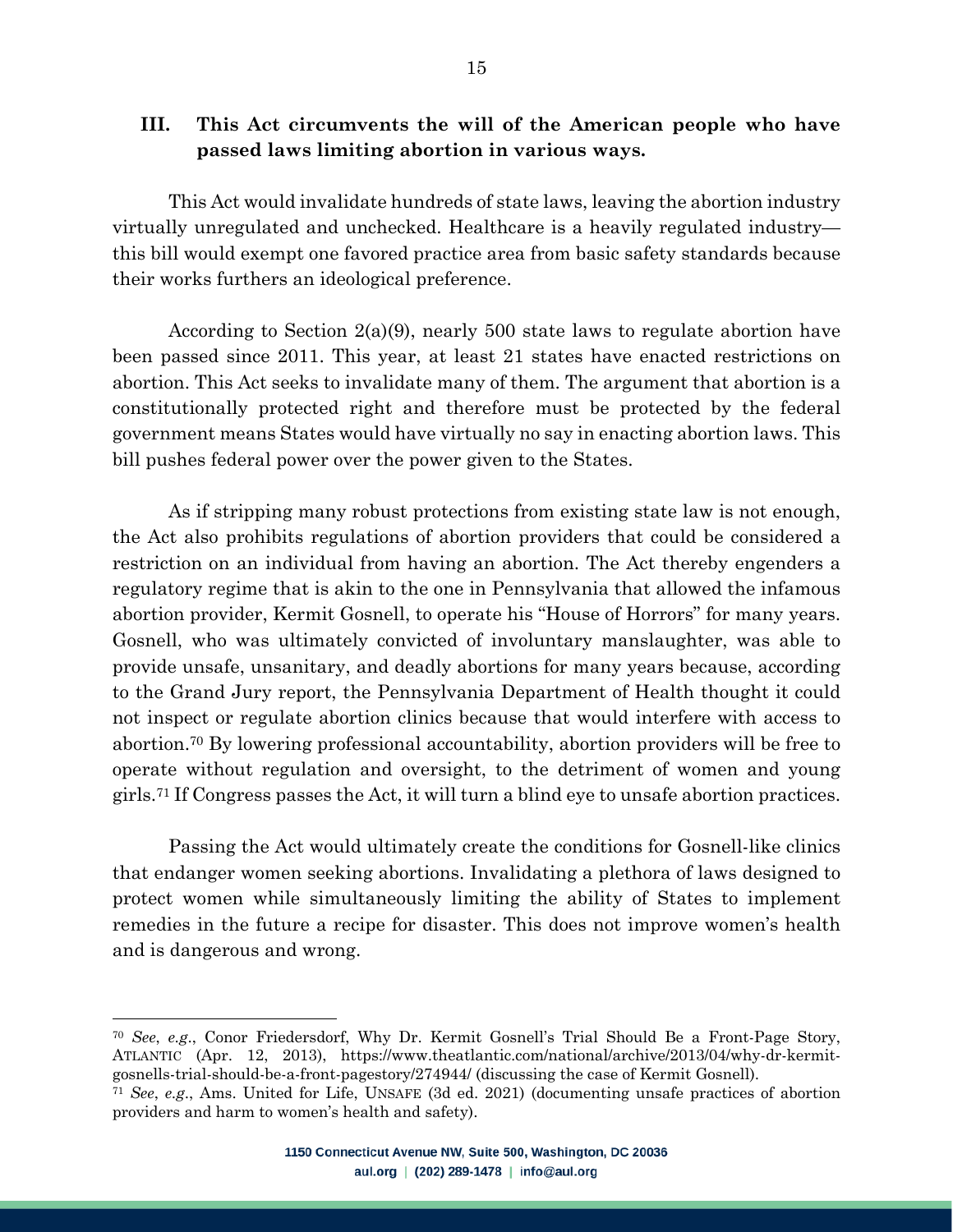## **IV. This Act extends far beyond the current mandates of** *Roe* **and its progeny.**

From its inception in *Roe v. Wade*, the abortion "right" has been explicitly qualified. While the Court established a constitutional "right" to abortion, it simultaneously expressed that "[t]he State has a legitimate interest in seeing to it that abortion, like any other medical procedure, is performed under circumstances that [ensure] maximum safety for the patient."72 Affirming what is considered the essential holding of *Roe*, the Supreme Court in *Planned Parenthood v. Casey* asserted that "it is a constitutional liberty of the woman to have some freedom to terminate her pregnancy.... The woman's liberty is not so unlimited, however, that from the outset [of pregnancy] the State cannot show its concern."73 In both *Casey* and later in *Gonzales v. Carhart*, the Court continued to affirm its "essential holding" that States have "legitimate interests from the outset of the pregnancy in protecting the health of the woman."74 This means the States can enact regulations aimed at protecting the health of the mother from the earliest stages of pregnancy.

Over the past five decades, the Supreme Court has, at various points, yielded back authority to the States, recognizing their many important interests in the area of abortion. As recently as 2020, the Supreme Court reverted back to the more permissible *Casey* standard after several years of *Hellerstedt*. The American people, through their elected officials, recognize the need for basic oversight, for genuine informed consent, and for the interests of the child to factor in at some point in pregnancy, even if we disagree on when that is. It is the sponsors of this Act who are out of step with the American people and the biological reality that a preborn child is a member of the human family, not the other way around.

We know abortion is unsafe. Ohio is one of just a handful of states to collect and publicize records on RU-486 "adverse events," a category that ranges from "incomplete abortion/no comment" to emergency transfer for blood transfusions.75 AUL submitted a public records request for Ohio's chemical abortion adverse events reports (AERs) and received over 400 reports across an 8-year period.76

<sup>72</sup> *Roe*, 410 U.S. at 150.

<sup>73</sup> *Casey*, 505 U.S. at 869.

<sup>74</sup> *Id.* at 846; *see also Carhart*, 550 U.S. at 145.

<sup>75</sup> Ohio Reports of RU-486 Events are available to the public under Ohio Sunshine Laws. Records sent to Americans United for Life by the State Med. Board of Ohio Dep't of Health are available upon request or at AUL.org/unsafe.

<sup>76</sup> *Id.*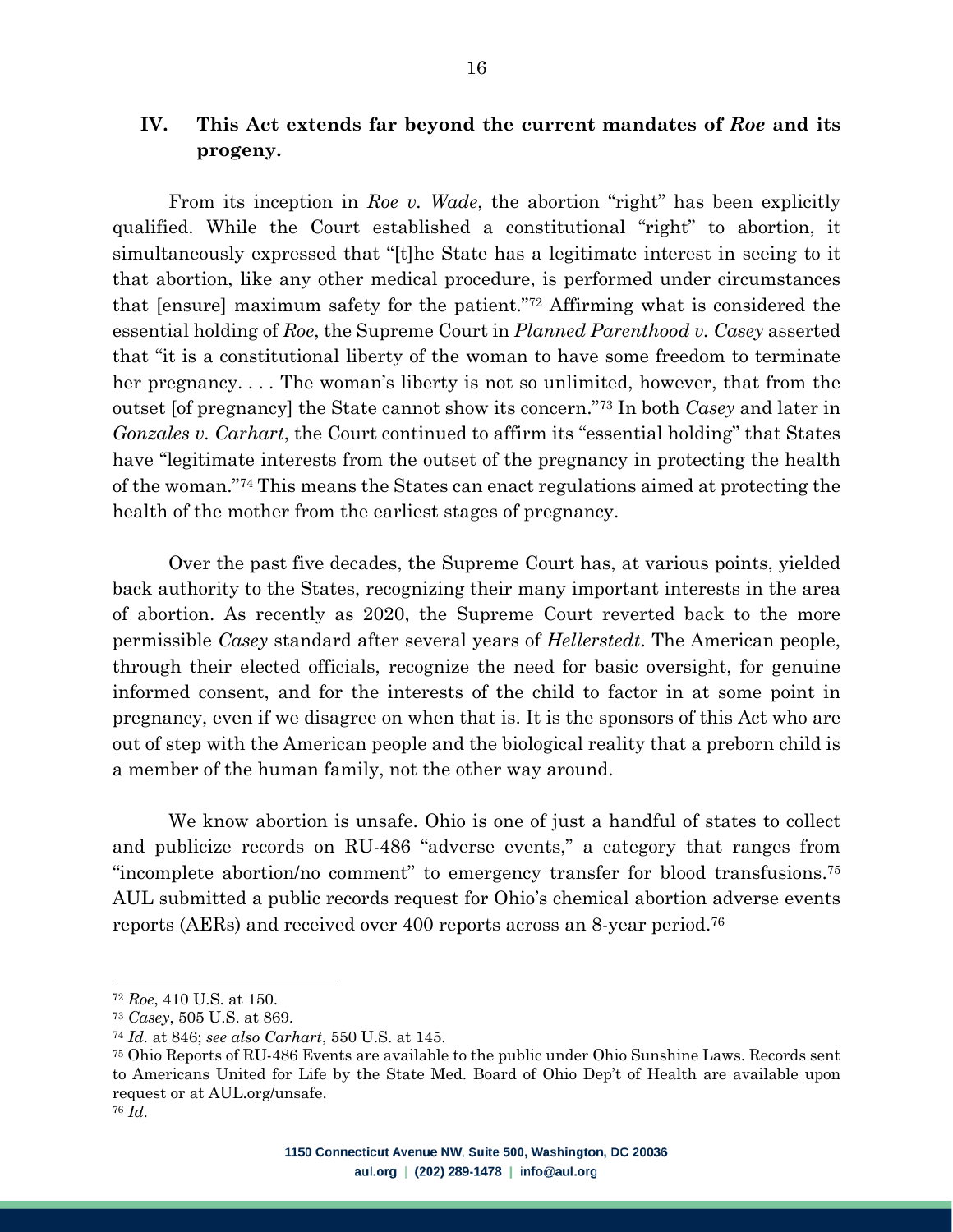Every single report recorded a chemical abortion gone wrong. Most included zero follow up information. Many listed "completed surgically" as the outcome (meaning the woman had to go through the emotional and physical burden of a second abortion), while others listed events that required emergency care like "severe bleeding" and "hemorrhage" and "retained products [of conception]."77 "Retained products of conception (POC)" is medical-speak for when some of the pre-born baby's tissue remains in the uterus and needs to be removed to prevent infection, and it occurs much more frequently after abortion than after completed birth.78 It is worth noting that this reporting only addresses the physical impact and does not measure the emotional, psychological, or spiritual impacts of taking these drugs and having a chemical abortion.

On October 31, 2019: "Patient took misoprostol incorrectly and failed the abortion. She was sent to Women's Med Center in Dayton, Ohio for a D&C." We *only* have this information because Ohio requires it be collected and made available to the public, and in-person chemical abortion protocol requires a follow up visit. How many more "failed abortions" will there be when abortionists wash their hands of responsibility and leave women to fend for themselves? How many more "failed abortions" would there be if all fifty states recorded and shared this information? How many fewer if the Act prohibits States from collecting and publicizing basic reporting data? Removing abortion from the medical context increases the likelihood of complications and adverse events while simultaneously signaling to women that this is their problem to solve alone.

The "right" to abortion in this country has never been unqualified or unregulated as this bill would require. Even in the years immediately after *Roe* before states began reinstating basic health and safety frameworks to the abortion industry, there was greater oversight than this bill would permit. Removing every medical component of the abortion procedure in the name of unfettered "access" isn't women's health—it's just abortion.

#### **Conclusion**

The outcome of enacting this radical regime of abortion on demand across the country would be devastating. Communities would be unable to act if a Gosnell or

<sup>77</sup> *Id.*

<sup>78</sup> Mark A. Sellmyer et al., *Physiologic, Histologic, and Imaging Features of Retained Products of Conception*, 33 RadioGraphics 3, (May 3, 2013), https://doi.org/10.1148/rg.333125177.